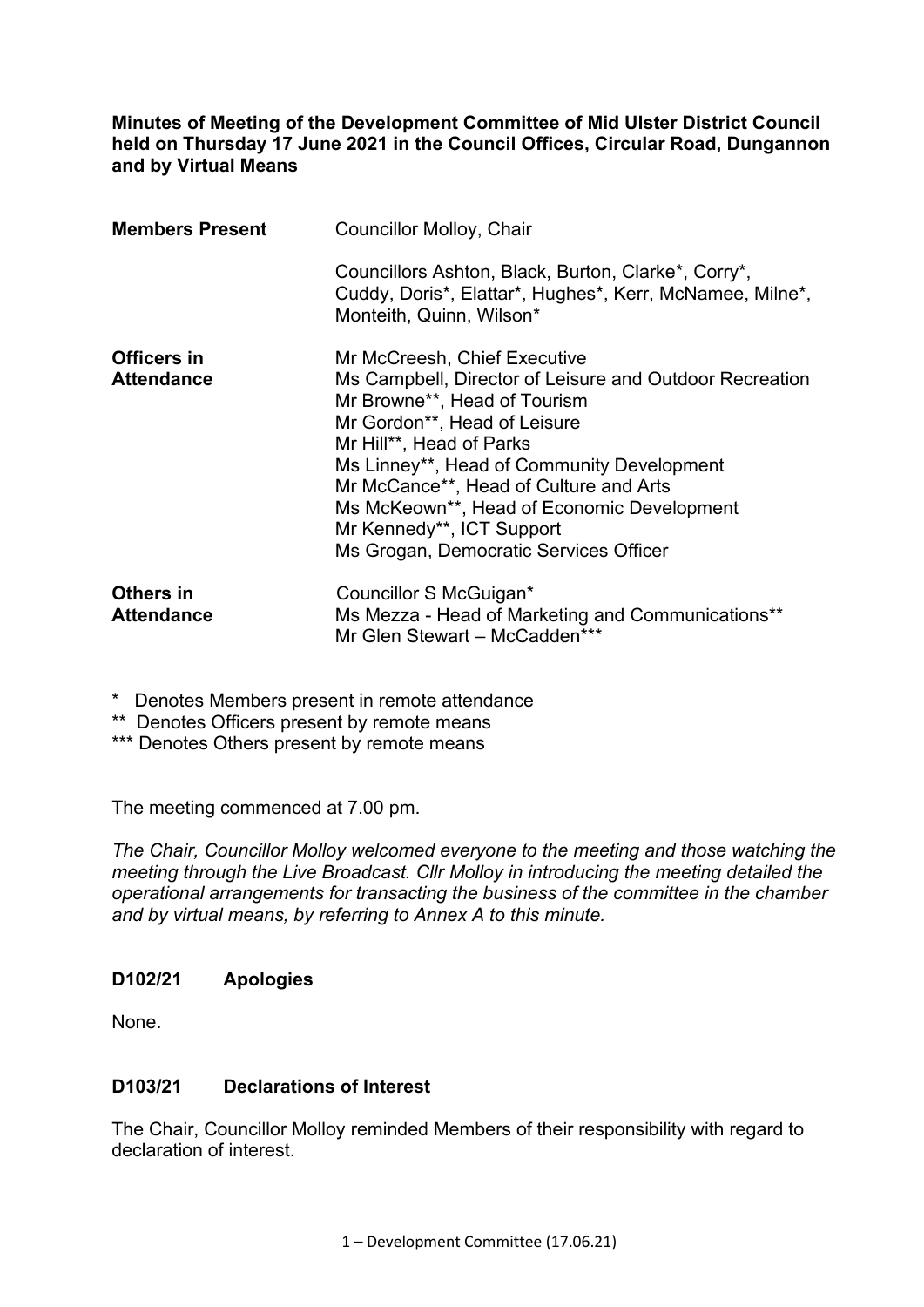Councillor Clarke declared an interest in Broughderg Area Development Association.

Councillor Corry declared Greenfingers @ An Ráth Dubh and Moneyneena & District Development Initiative.

Councillor Monteith declared an interest in Ballysaggart Area Community Association, Dungannon Gaelic Forum and Thomas Clarke's GFC.

Councillor Wilson declared an interest in Pipe Bands and the Ambassador's Youth Community Group and Club and Cookstown District Lodge No. 3.

Councillor McNamee declared an interest in Cookstown Fr Rocks, Cookstown AOH and Cookstown Community Allotments.

Councillor Kerr declared an interest in Coalisland Community Food Bank and Coalisland Na Fianna GFC.

Councillor Ashton declared an interest in Crilly Cultural & Youth Group.

Councillor Cuddy declared an interest in Urban Regeneration.

Councillor Burton declared an interest as a Council representative on the board of COSTA, Caledon Regeneration Partnership, family link to Bawn Development Association, Volunteer in Caledon in Bloom and Community Transport.

Councillor Molloy declared an interest in Square Wheels Cycling Club.

Councillor Quinn declared an interest in Derrytresk Youth & Community Group and Muintir Na Mointeach.

Councillor Hughes declared an interest in Cookstown Multiple Sclerosis Group.

#### **D104/21 Chair's Business**

The Chair thanked his party for nominating him to Chair this committee and asked that anyone wishing to raise any issues under Chair's Business do so at least 48 hours before the meeting was due to take place. He said that he understood that some issues could arise at the last minute and he would try and accommodate those requests where possible.

The Head of Economic Development stated that a request had been received today from the MEGA Group which was funded by the Council and InvestNI to advise they are making a skills related funding bid to the Community Renewal Fund to assist businesses in Mid Ulster's manufacturing and engineering sector. The Group sought a letter of support from the Council Chair which was requested by tomorrow as this was the deadline in which the application had to be submitted

Proposed by Councillor McNamee Seconded by Councillor Cuddy and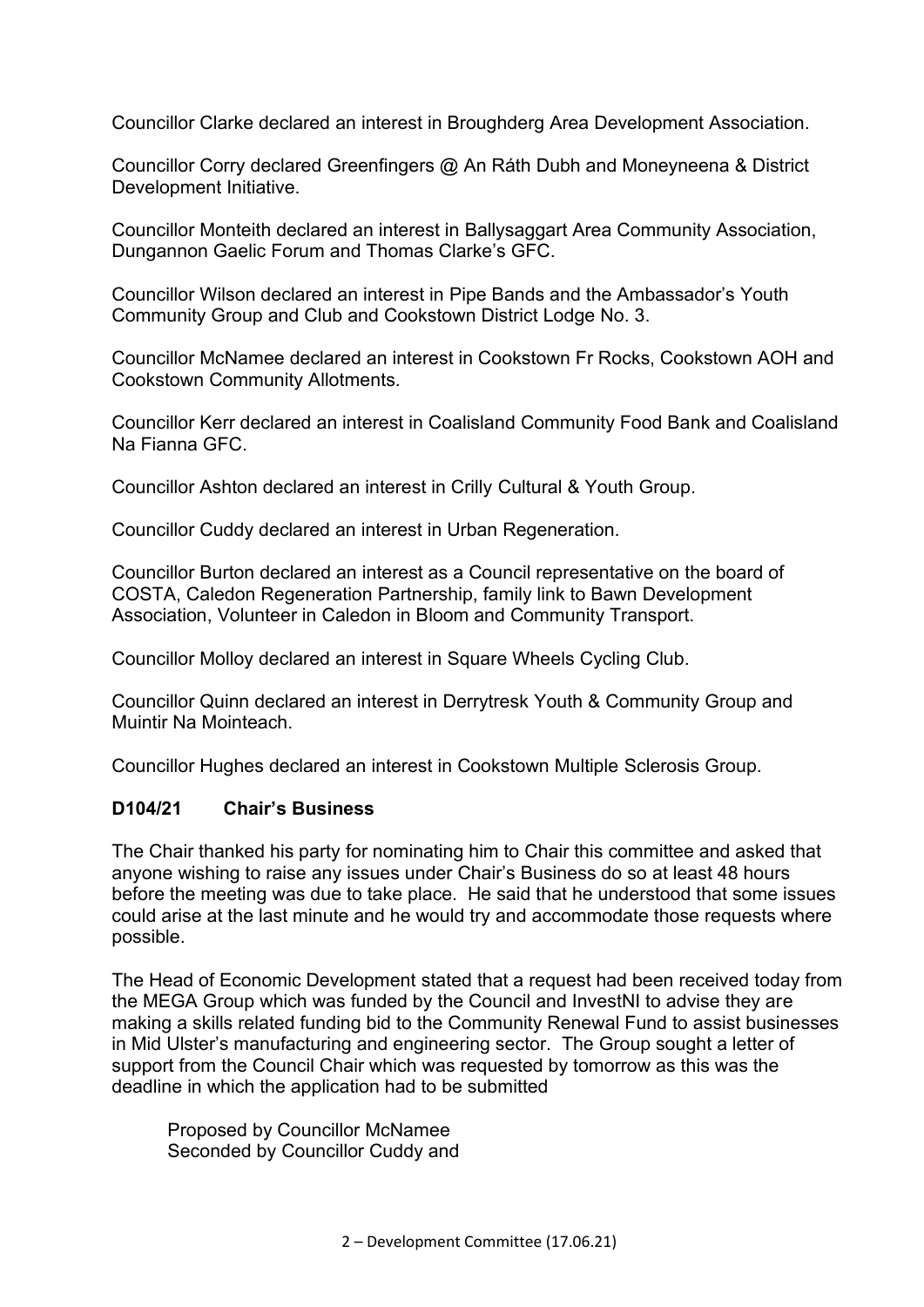**Resolved** That it be recommended to the Chief Executive that he operate his Delegated Authority Resolve under Section 3.3 of the Scheme of Delegation for Senior Officers to approve that a letter of support from Council Chair be issued to the MEGA Group to allow them the opportunity to submit an application to the Community Renewal Fund by tomorrow's deadline.

Councillor Wilson stated that he wished to raise a matter which was only brought to his attention this afternoon. He wished to congratulate two Cookstown Hockey players on being selected to play for the Great Britain and Northern Ireland Hockey team, namely Ian Sloan and David Ames, both were double Olympians and felt it would warrant a letter of congratulations going from the Chair of the Council. He advised that both men were great ambassadors for Cookstown and carry out a lot of training with the youth and were a credit to Cookstown and their families.

Proposed by Councillor Wilson Seconded by Councillor Cuddy and

**Resolved** That it be recommended to the Chief Executive that he operate his Delegated Authority Resolve under Section 3.3 of the Scheme of Delegation for Senior Officers to issue a letter of congratulations to Ian Sloan and David Ames, Cookstown Hockey players on being selected to play for the Great Britain and Northern Ireland Hockey Team.

#### **Matters for Decision**

## **D105/21 Ballygawley Playing Fields – Lease of GAA Pitch**

The Head of Leisure presented previously circulated report to provide information on correspondence from Errigal Ciaran GAC and to seek approval from Officers to enter into a new lease agreement.

 Proposed by Councillor McNamee Seconded by Councillor Kerr and

- **Resolved** That it be recommended to the Chief Executive that he operate his Delegated Authority Resolve under Section 3.3 of the Scheme of Delegation for Senior Officers to:
	- a) Ascertain conditions and agreements associated with change of title from the Ballygawley Sport and Leisure Trust (BSLT) to Errigal Ciaran GAC and if permissible and agreeable to all parties, draft terms for a new lease of 25 years for 1 x GAA pitch with possibility of extension.
	- b) Engage with Land and Property Services to ascertain current market value for rental/leasing options for 1 x GAA pitch and incorporate into a new lease with agreed rent review conditions.
	- c) Subject to mutual agreement on above, that Council proceed to finalise the lease extension.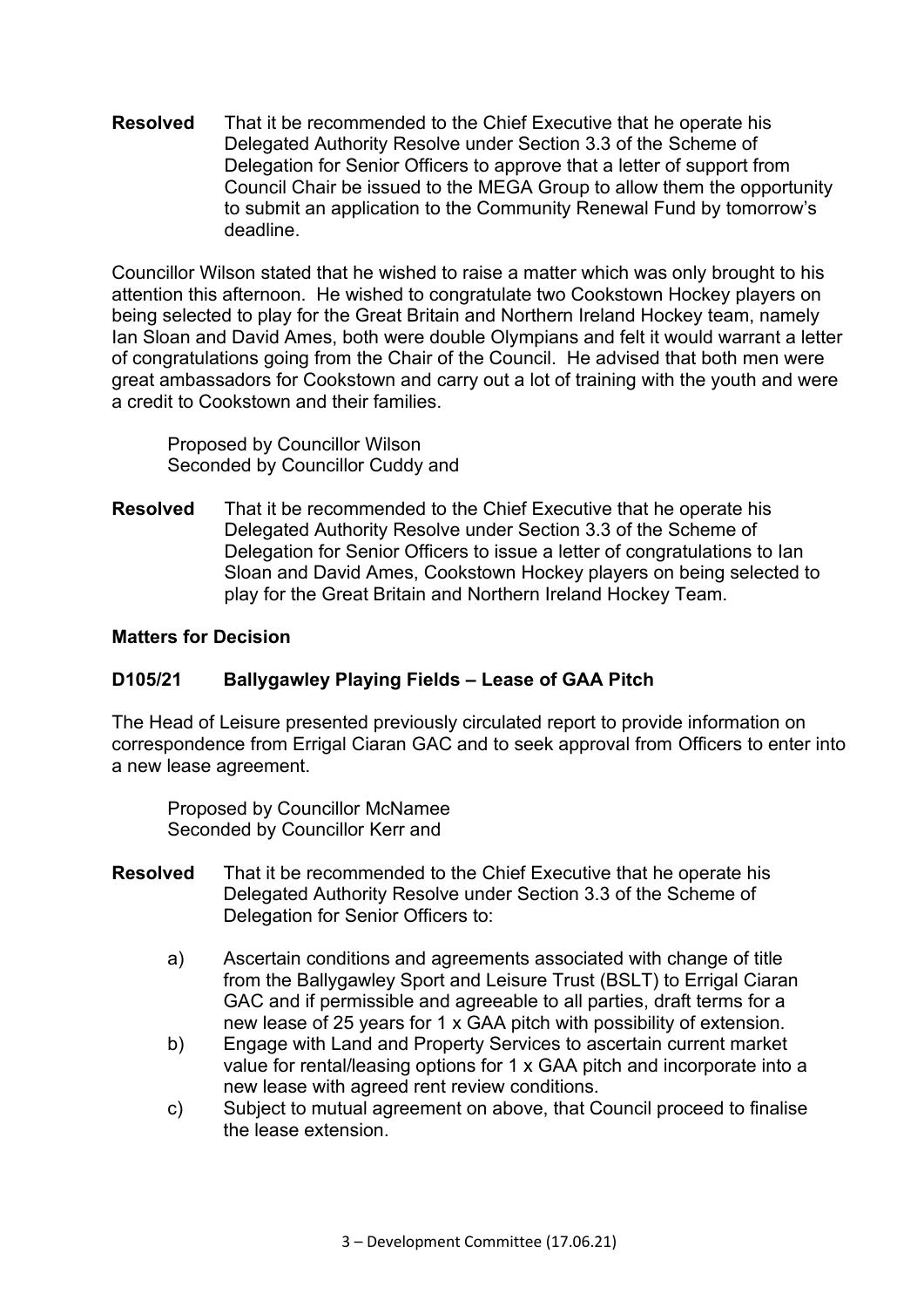Councillor Burton advised that she previously had raised the matter of toilets in the surrounding area as the playing fields were very well used by people attending the playpark, football grounds, changing facility and Riverside Walkway. She enquired if there was any way of working with the person responsible for opening the Augher toilets as there were parents with children having picnics in the park and using the facilities at the location. She advised that there were two toilets in this area which were very rarely opened and would be beneficial to have them open, even if it was just during the day as this would be a step forward.

## **D106/21 Mountain Bike NI Consortium Proposal 2021-22**

The Head of Parks presented previously circulated report and sought approval to commit to Mountain Bike NI Marketing Consortium Campaigns for 2021-22.

 Proposed by Councillor McNamee Seconded by Councillor Clarke and

**Resolved** That it be recommended to the Chief Executive that he operate his Delegated Authority Resolve under Section 3.3 of the Scheme of Delegation for Senior Officers to approve the request to participate as a Consortium Partner with the Mountain Bike NI Marketing Consortium and contribute £14,000 to 2021-22 campaign.

# **D107/21 Walk NI Consortium Proposal 2021-22**

The Head of Parks presented previously circulated report and sought approval to commit to Walking NI Marketing Consortium Campaigns for 2021-22.

 Proposed by Councillor Cuddy Seconded by Councillor Kerr and

**Resolved** That it be recommended to the Chief Executive that he operate his Delegated Authority Resolve under Section 3.3 of the Scheme of Delegation for Senior Officers to approve the request to participate as a Regional Partner with the Walking NI Marketing Consortium and contribute £3,445.00 to 2021-22 campaign. The expenditure is budgeted from within current Parks Service allocations.

Councillor Kerr referred to Washingbay Walkway and the new pier which was recently added to the walkway to the shoreline path and stated that many locals and representatives from the community group weren't happy with the current layout and believed that it was very industrial looking and not in sync with natural surroundings and one comment indicated that it looked like a 'sheep pen'. He said that children and wheelchair users could not look over the fence and see into the lough as this was obstructing the views.

He proposed that a conversation take place on the design of the pier going forward and to re-engage with the community group. He said that he was aware of the Lough Neagh Partnership being interested in helping the Council to financially assist them with the design as the group had indicated they would like something similar to what was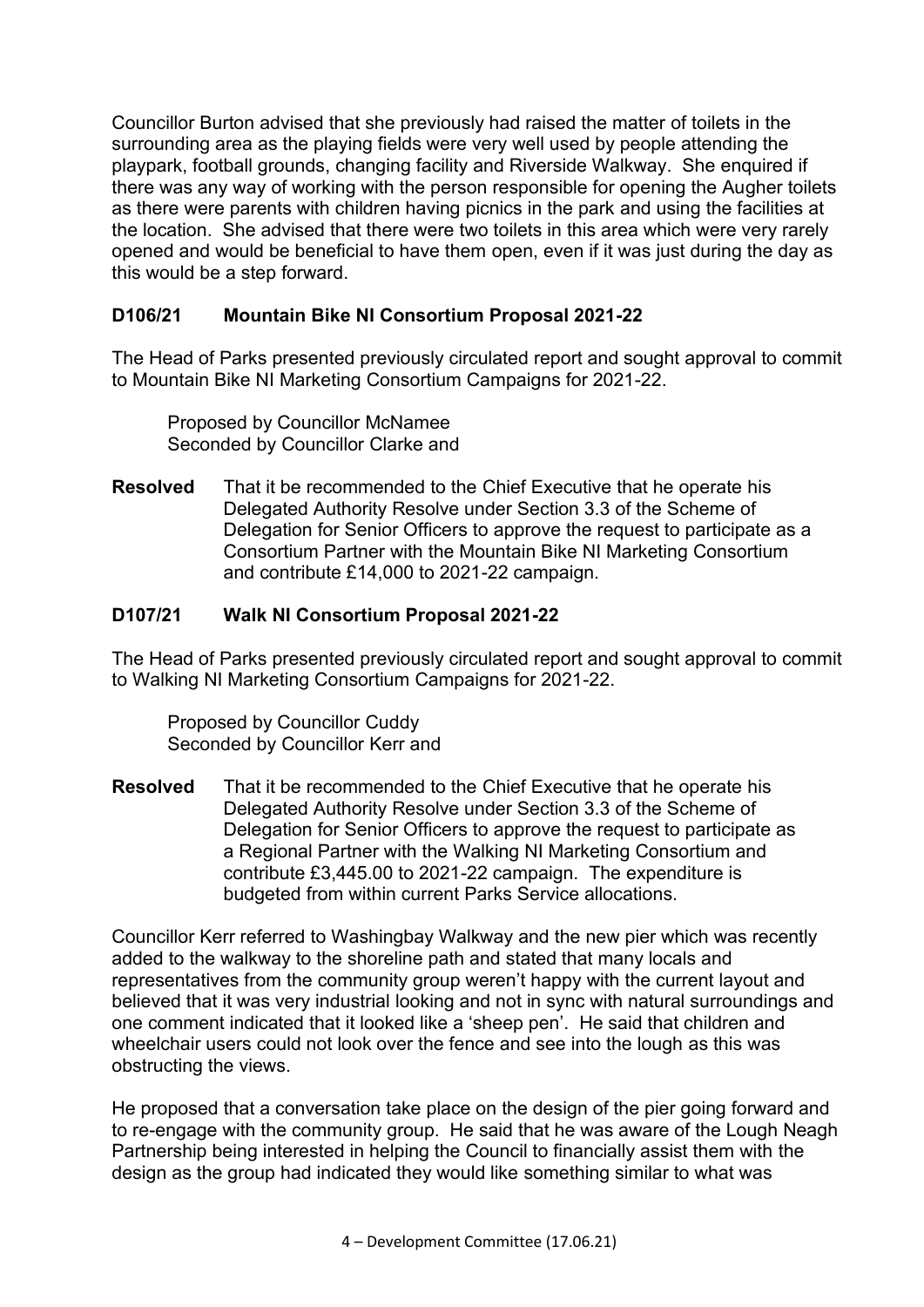implemented at Oxford Island with the nautical rope, nautical threaded bar or stainless colour the same as the lough.

The Head of Parks stated that the works were all near completion with regards to the viewing platform. He advised that the design features were consulted with the community group and signed off that everybody was happy which was now not the case. He said that this issue would now need to be taken up with the Capital Project team with regard to where the Council was contract wise in relation to any anticipated amendments or adjustments as this piece of work could possibly be concluded at this late stage.

The Chair concurred with the Head of Parks and stated that if the project was very advanced at this stage it may be difficult to make any changes, but suggested that it would be worthwhile if engagement took place to see what the issues were.

The Head of Parks said that officers would be happy to engage with the local community but may be too late to do anything under this current contract.

**Resolved** That it be recommended to the Chief Executive that he operate his Delegated Authority Resolve under Section 3.3 of the Scheme of Delegation for Senior Officers to approve that a discussion take place on concerns of local residents and community groups regarding Washingbay Walkway and the design of the pier going forward.

#### **D108/21 Halloween and Christmas Corporate Events 2021**

The Head of Tourism presented previously circulated report to provide an update on Halloween and Christmas Corporate Events and seek approval for recommendations.

Councillor Ashton said that she would be happy to propose the recommendation, but it would be important to have consultation with town centre businesses in the instance of big events not being able to run for Halloween and Christmas this year. She stated that this Council would definitely need to show a presence to try and help those businesses out as these would be big factors regarding the footfall.

 Proposed by Councillor Ashton Seconded by Councillor Burton and

- **Resolved** That it be recommended to the Chief Executive that he operate his Delegated Authority Resolve under Section 3.3 of the Scheme of Delegation for Senior Officers to approve:
	- a) Not to organise any Corporate Events inviting large numbers of people to gather in unmanaged sites or town centres where safe capacity numbers cannot be managed and maintained, as this could potentially encourage non-compliance to the current Government Legislation and guidance.
	- b) That Council owned sites in each town to be identified where safe events could take place to celebrate Halloween and Christmas within the Mid Ulster District.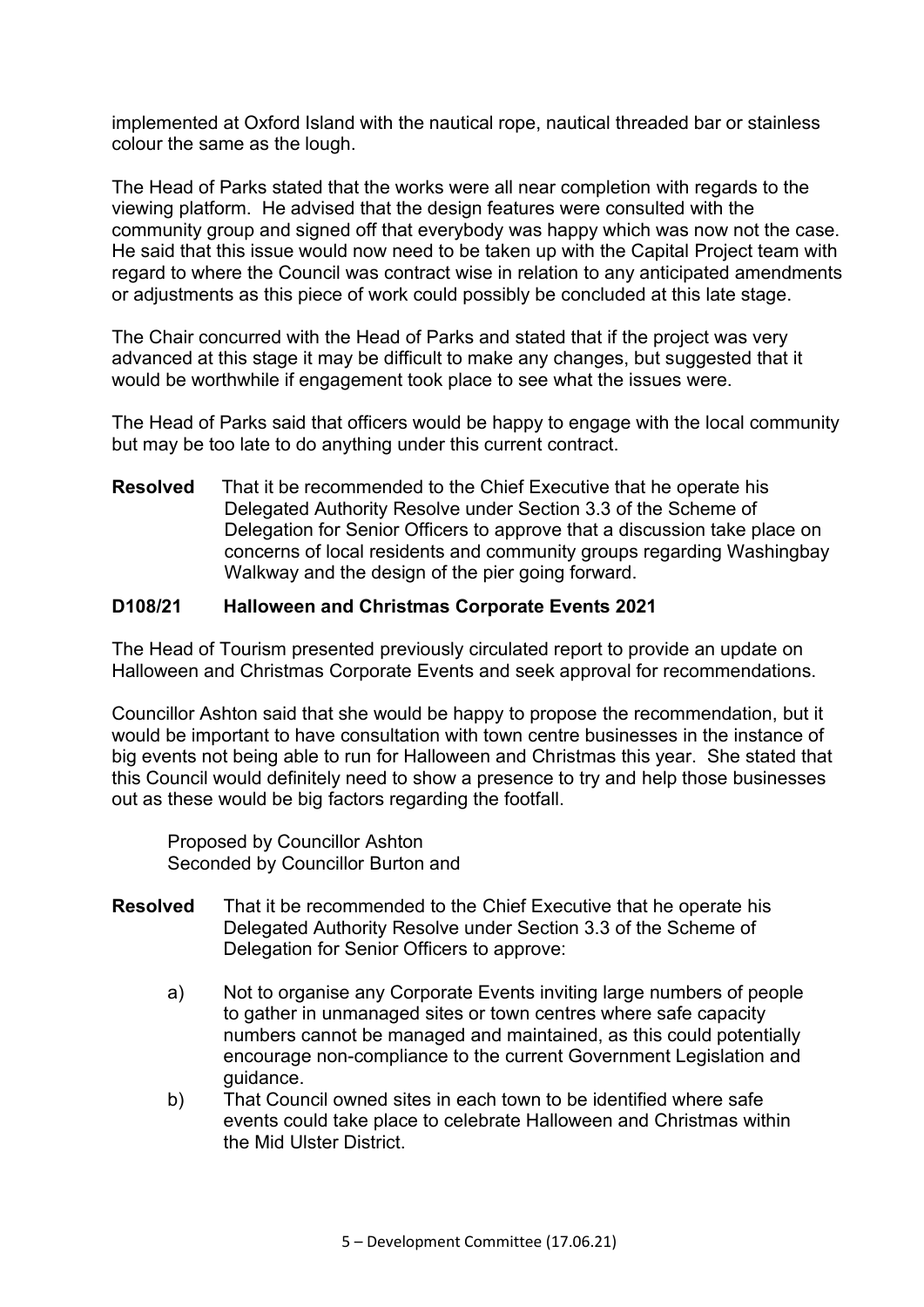- c) That Town Centre activities to also be investigated which will not include large gathering of people but will enhance the atmosphere.
- d) The Events Team to compile an update report in September which would include proposals of events to celebrate Halloween and Christmas within the Mid Ulster District.

## **D109/21 Community Development Report**

The Head of Community Development presented previously circulated report to provide an update on key activities and sought approval for the following:

The Chair commended the Head of Community Development and her team on the fantastic work which was done especially during the pandemic and also all the work which was done behind the scene to get these delivered and hoped any events which were planned for this year can go ahead.

 Proposed by Councillor Doris Seconded by Councillor Clarke and

Councillor Cuddy enquired if a member declared an interest in an item, could they then be then permitted to propose and second it.

The Chair stated that in terms of community grants and different bodies, felt that few members would be able to propose anything if that was the case. He advised that as there was no pecuniary interest or a personal gain then there was no issue regarding this.

- **(i) Community Grants – Community Development Grant Awards**
- **Resolved** That it be recommended to the Chief Executive that he operate his Delegated Authority Resolve under Section 3.3 of the Scheme of Delegation for Senior Officers to approve the Community Grant Awards as outlined in appendix 1.
	- **(ii) Community Emergency Support Funding Final allocations of Emergency Support Funding**
- **Resolved** That it be recommended to the Chief Executive that he operate his Delegated Authority Resolve under Section 3.3 of the Scheme of Delegation for Senior Officers to approve Emergency Support Funding totaling £42,000.
	- **(iii) Peace Update** note update

**Noted** 

**(iv) Community Development** – note update

Noted.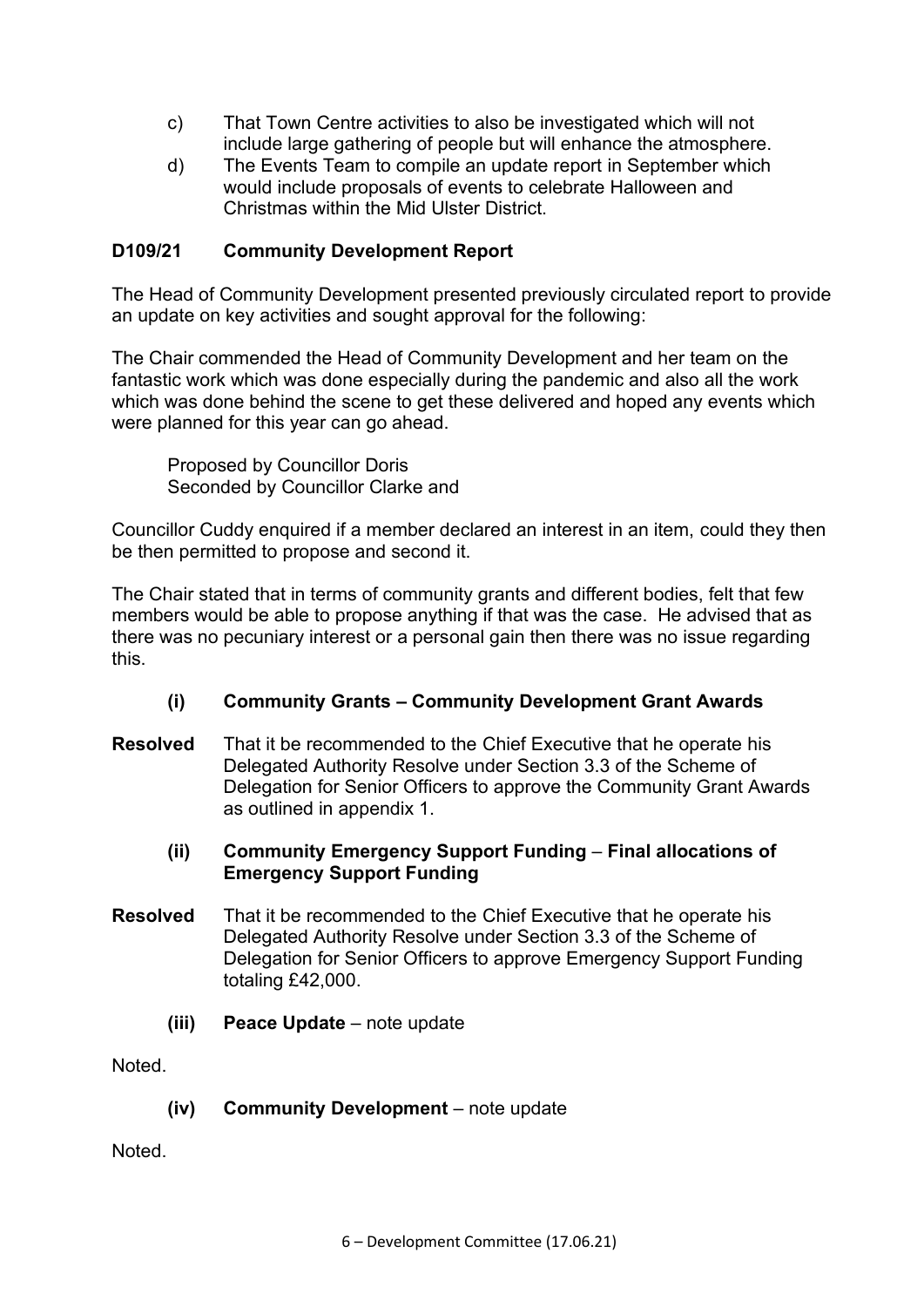Councillor Ashton referred to grants and said that it was good to see some community groups starting to plan NI Centenary Events and she was always on the lookout for external funding. She said that there may be an opportunity for this Council to liaise with Northern Ireland Office (NIO) to avail of any grant aid to support activity being delivered as part of the Decade of Anniversaries Commemorations Action Plan.

 Proposed by Councillor Ashton Seconded by Councillor Black and

**Resolved** That it be recommended to the Chief Executive that he operate his Delegated Authority Resolve under Section 3.3 of the Scheme of Delegation for Senior Officers to liaise with NIAO regarding grant aid for groups in relation to NI Centenary Events to support activity being delivered as part of the Decade of Anniversaries Commemorations Action Plan.

#### **D110/21 Economic Development - OBFD**

The Head of Economic Development presented previously circulated report to provide an update on key activities and sought approval for the following:

#### **(i) Rural Micro Business Development Scheme 2021/22**

 Proposed by Councillor Black Seconded by Councillor Burton and

- **Resolved** That it be recommended to the Chief Executive that he operate his Delegated Authority Resolve under Section 3.3 of the Scheme of Delegation for Senior Officers to approve:
	- i) Delegated authority to the Chief Executive to accept the contract from DAERA for the 2021/22 TRPSI Rural Business Development Scheme.
	- ii) Delegated authority to the Chief Executive to issue individual letters of offer under the Scheme, with maximum grant awards up to £4,999, in order to have funding issued to successful businesses as soon as possible after assessment.

#### **(ii) Labour Market Partnership (LMP)**

 Proposed by Councillor McNamee Seconded by Councillor Corry and

- **Resolved** That it be recommended to the Chief Executive that he operate his Delegated Authority Resolve under Section 3.3 of the Scheme of Delegation for Senior Officers to approve:
	- (i) That Mid Ulster Skills Forum act as the delivery vehicle to operate the local Interim Labour Market Partnership (LMP).
	- (ii) Proposed revised membership as detailed in the report which includes 5 Councillors drawn from Council's Development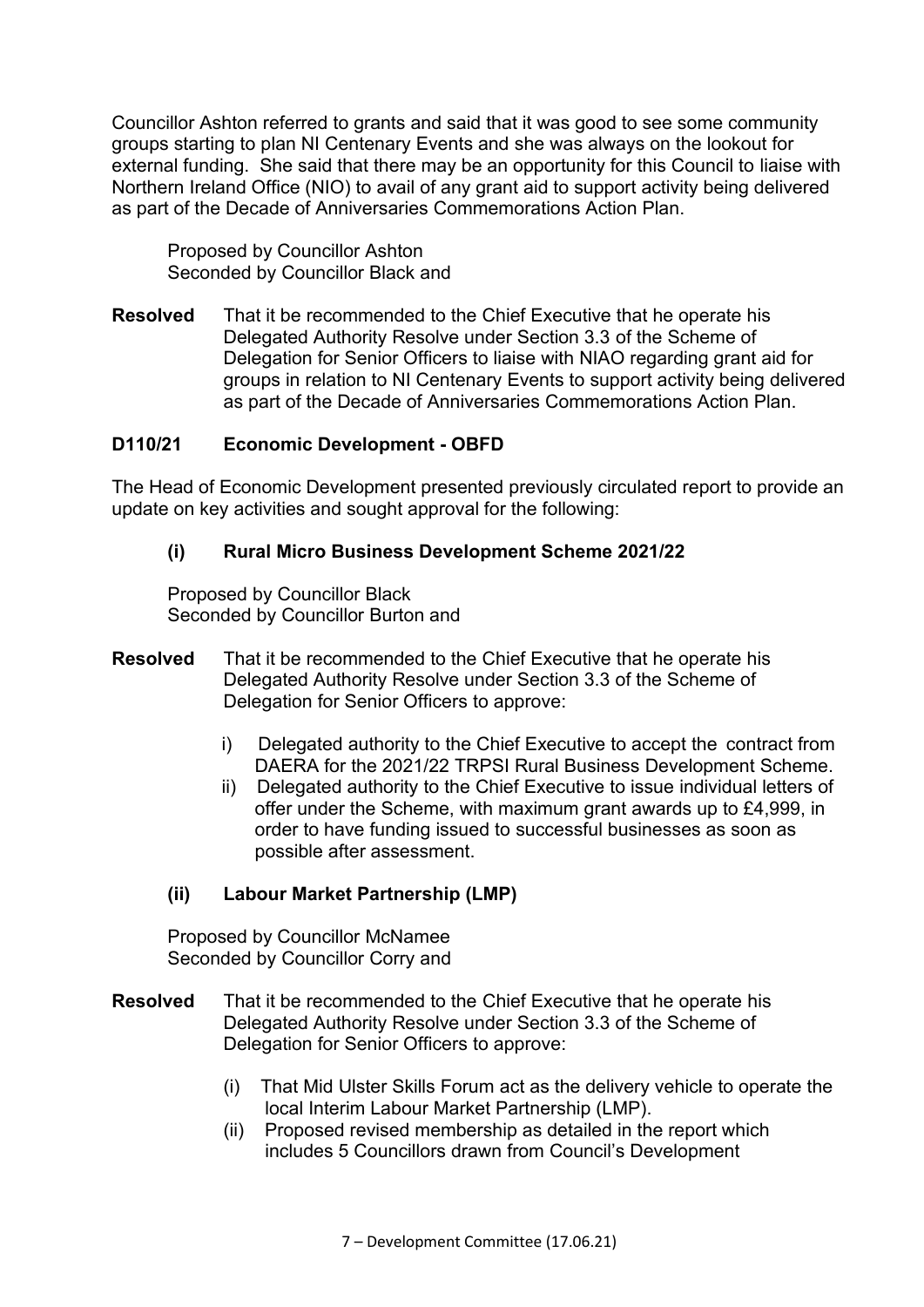Committee using the D'Hondt calculation which provides the following political member breakdown;

- 2 Sinn Fein, 1 DUP, 1 UUP, 1 SDLP.
- (iii) A budget of £15,000 towards the preparation of an Interim LMP Action Plan for Mid Ulster for the period 2021-23. Proceed to seek competitive quotations from suitably qualified organisations to undertake this work and delegate authority to the Council's Chief Executive to appoint the successful organisation to allow work to be progressed over the summer months.
- (iv) Delegate authority to the Chief Executive to accept the letter(s) of offer upon receipt, from Department for Communities / Department for the Economy for funding towards Mid Ulster's Interim Labour Market Partnership 2021-2023.

## **(iii) 4C Future Live Careers Event**

Councillor Ashton said that she appreciated the reasons behind the identified schools because of the higher numbers, but it disadvantaged the smaller rural schools and felt that those children should also be entitled to the same and was unfair because they were living outside the big catchment areas. She suggested that something be looked at to widen out the scope, which may be a separate project down the line if this one was maximised.

The Chair concurred with Councillor Ashton and said that he would be of the same opinion as he could see quite a number of schools geographically missing out.

Councillor Kerr said that he would be happy to propose the recommendation but also agreed with Councillor Ashton's comments about widening out the scope and wished that there was something like this available when he was leaving secondary school as it was a very exciting initiative.

Councillor Monteith echoed Councillor Ashton's sentiments and agreed with her suggestion of taking on a second or third event to include all secondary schools as he was not happy in any shape or fashion about going forward with an event which excludes particular schools as all schools do a great job. He felt that excluding some schools was discriminatory, especially our Irish language community in the Dungannon area because of any parent wanting their child to be educated in secondary education would be in St Joseph's Convent, Donaghmore, therefore by virtue of parental choice these children were being discriminated against in relation to this. He agreed there was a need to relook at this and have the adequate number of events to include all secondary schools whether they wish to take part or not, especially if this was seen as a possible way forward. There was a need to make it clear to the organisers that it wasn't the role of the Council to pick one school over another in our local community and if the organisers wish to do it, then this was their imperative, but felt that this was a dangerous path for this Council to be going down to pick one school over another even with the methodology which was in place unless there was a guarantee from the organisers that they come back to organise future events to include all schools.

Councillor Burton concurred with previous speakers and said that perception was everything, with the perception being that everything ends at the 30 mph speed limit in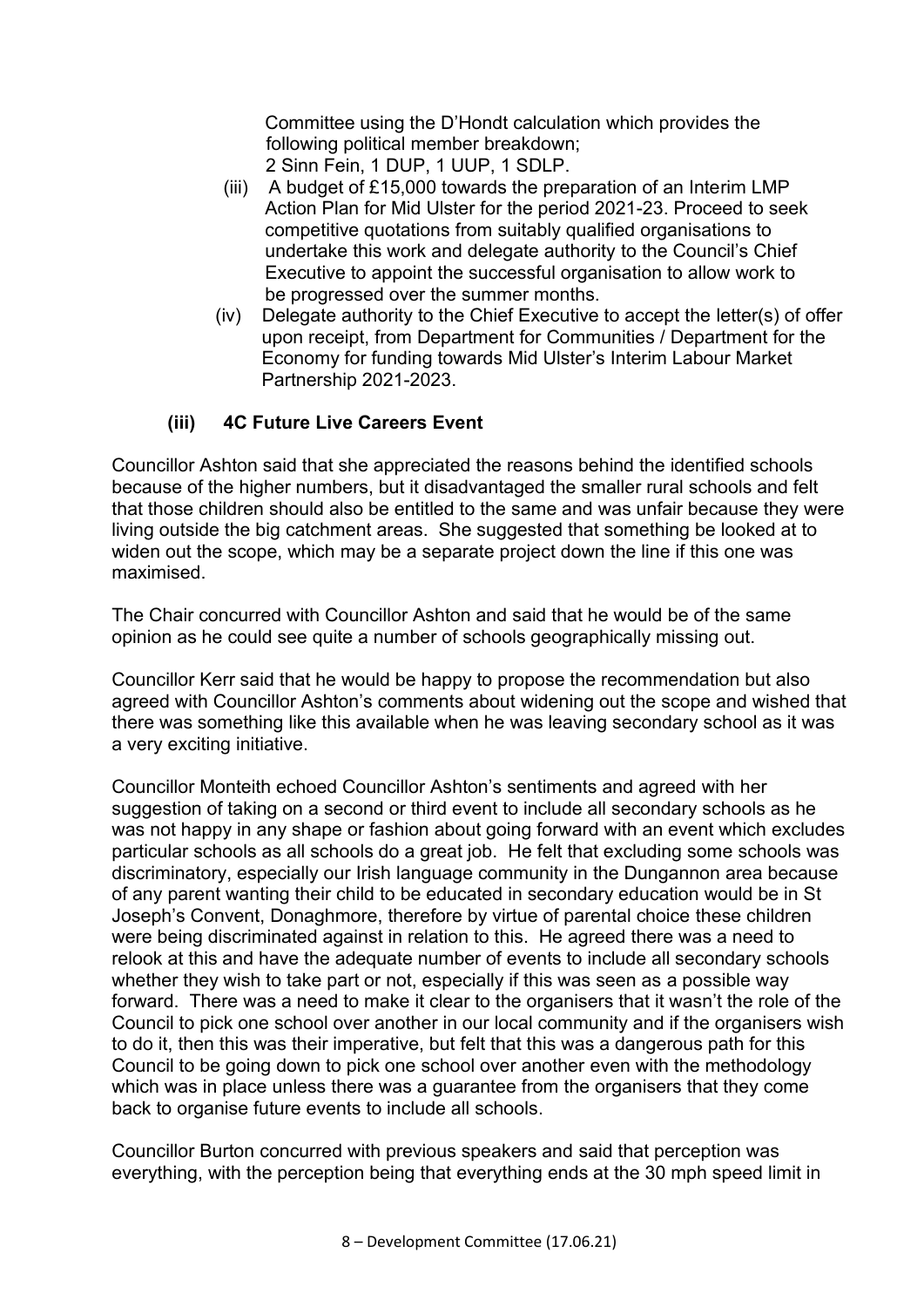Dungannon and that was the general feeling of those living outside of Dungannon. She said that some of these schools were in very close proximity which ruled out St. Ciaran's Ballygawley, Aughnacloy College and Fivemiletown College and rural children should avail of the same opportunities and was unfair as it was harder for them to get involved in schemes like this due to their geographical area and lack of adequate transport facilities. She agreed with previous speakers that there was need to relook at this again to include all schools as £3,500 was coming from this Council and each school does great work under really strong constraints at the moment and was difficult for teachers to encourage children to stay at school. She felt there was a need for inclusivity for all schools.

The Chair said that spend of £3,500 being allocated from this Council should include all schools and this needed to be taken away and relooked at again.

The Head of Economic Development enquired if members would be happy to move with the aforementioned schools this year and advise the organisers of members' aspirations to have wider representation of schools, especially those in rural areas included future years. She stated that this event was not taking place until June 2022, however the organisers were seeking the Council to accept the partnership agreement at this stage to show our willingness to participate. . She advised members that 4C Ur Future is delivering a NI wide programme of events to schools in June 2022 and as the proposal sets out, there is just one event to be delivered in Mid Ulster. She said that officers shared members' sentiments about inclusivity and had already raised the same views with the organisers. Their feedback outlined that only 7 post primary schools could be accommodated in the Mid Ulster event, as they want to target all 13 year old pupils (year 9) in the respective school year groups, to assist these young people make important GCSE subject choices. They also indicated it is important to have one large venue in close proximity to the participating schools so that pupils have a short distance to travel. In summary, she sought members views on whether it was possible to proceed in year 1 (June 2022) with the 7 schools listed and ensure the organisers focus on rural schools in year 2 (June 2023).

The Chief Executive said that taking into consideration the sentiments of members' tonight that officers go back and renegotiate the best package the Council can acquire for this year and next year for a mix of urban and rural schools and if need be this can be done over two years. He advised that an update would be brought back to this committee in July.

Councillor Clarke agreed that this needed to be widened out as there were a lot of schools excluded including St. Colm's High School, Draperstown, Clady High School and St. Pius X College in Magherafelt which were all missing out.

 Proposed by Councillor Kerr Seconded by Councillor Ashton

**Resolved** That it be recommended to the Chief Executive that he operate his Delegated Authority Resolve under Section 3.3 of the Scheme of Delegation for Senior Officers to approve that officers go back to 4C Ur Future to renegotiate to see what the best package can be offered for this year and next year with a mix of urban and rural schools be included, with an update being brought back to July committee.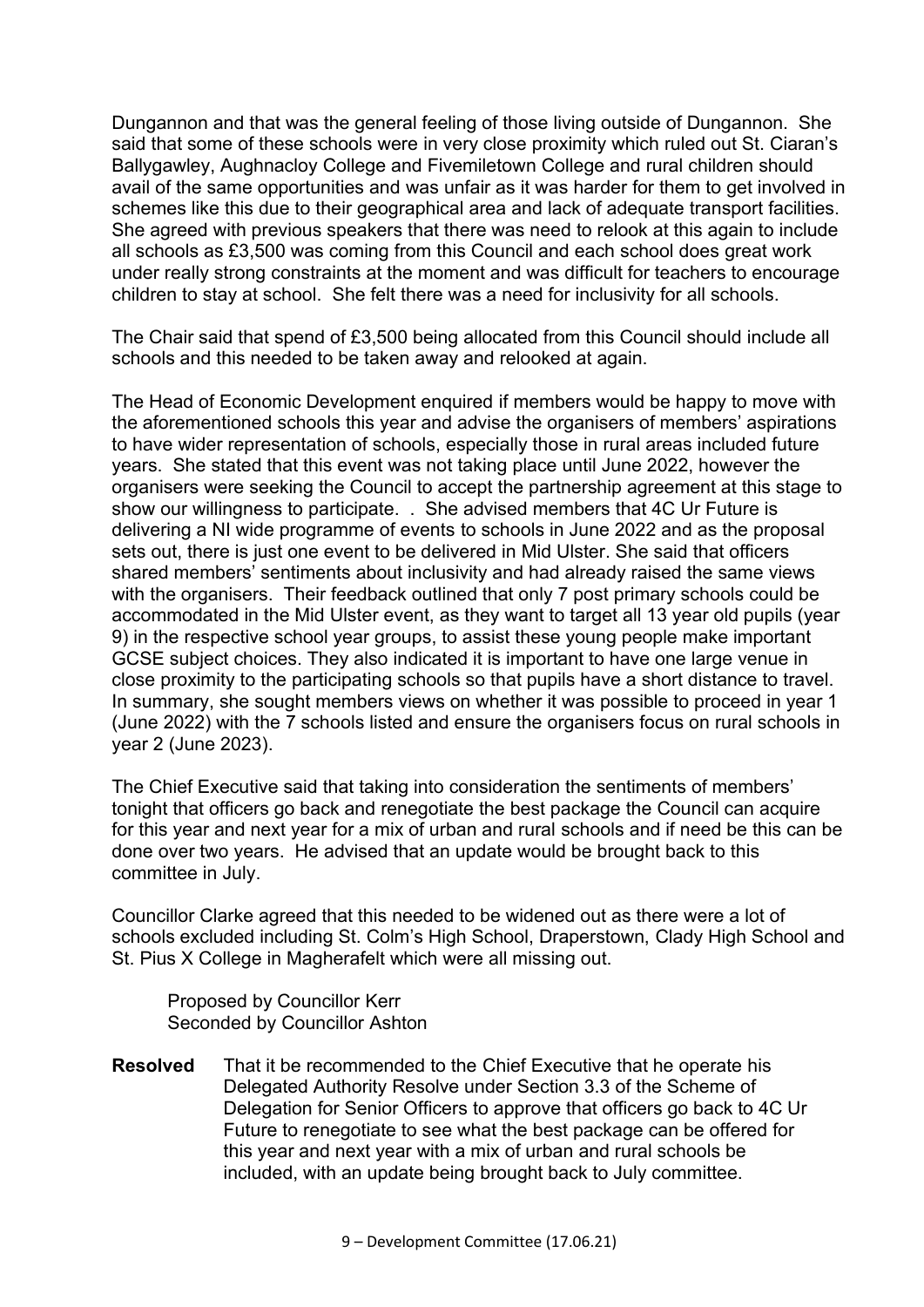#### **(iv) Mid Ulster Enterprise Week 2021**

Proposed by Councillor Mc Namee Seconded by Councillor Corry and

- **Resolved** That it be recommended to the Chief Executive that he operate his Delegated Authority Resolve under Section 3.3 of the Scheme of Delegation for Senior Officers to approve:
	- (i) A budget of £28,000 for the entire delivery of Mid Ulster Enterprise Week 2021 from within the existing Economic Development budget 2021/22.
	- (ii) That Council proceed to seek competitive quotes to appoint a professional Management / Delivery Partner to manage and co ordinate the delivery of Mid Ulster Enterprise Week 2021. The costs for such to be apportioned from within the budget detailed above at point (i).
	- (iii) That the Chief Executive be awarded delegated authority to appoint the successful Management/Delivery Partner following the procurement exercise to allow work to commence over the summer months.

Councillor Burton referred to Mid Ulster Enterprise Week and enquired whether these events would be facilitated virtually or in a venue.

The Head of Economic Development advised that there was an aspiration to deliver the events in person but as we need to start to plan these events now we could not do so, if the events were held in physical venues, as Government guidance on indoor gatherings would be subject to change by the time November 2021 comes around. The proposal is to proceed with virtual events this year and perhaps next year, we could look at reverting to a mix of both physical and virtual events. She noted that feedback from businesses however, suggests they like the ability to attend the events virtually as it is less time consuming for them and they are able to attend more events during Enterprise Week.

# **(v) NOW Group – Community Renewal Collaboration Request**

 Proposed by Councillor McNamee Seconded by Councillor Doris and

**Resolved** That it be recommended to the Chief Executive that he operate his Delegated Authority Resolve under Section 3.3 of the Scheme of Delegation for Senior Officers to approve that Council provide a letter of support to the NOW Group to accompany their bid to the Community Renewal Fund, and to release the letter on 18 June 2021, as this is the closing date for all submissions to the Community Renewal Fund. (Note, no financial support is requested from Council).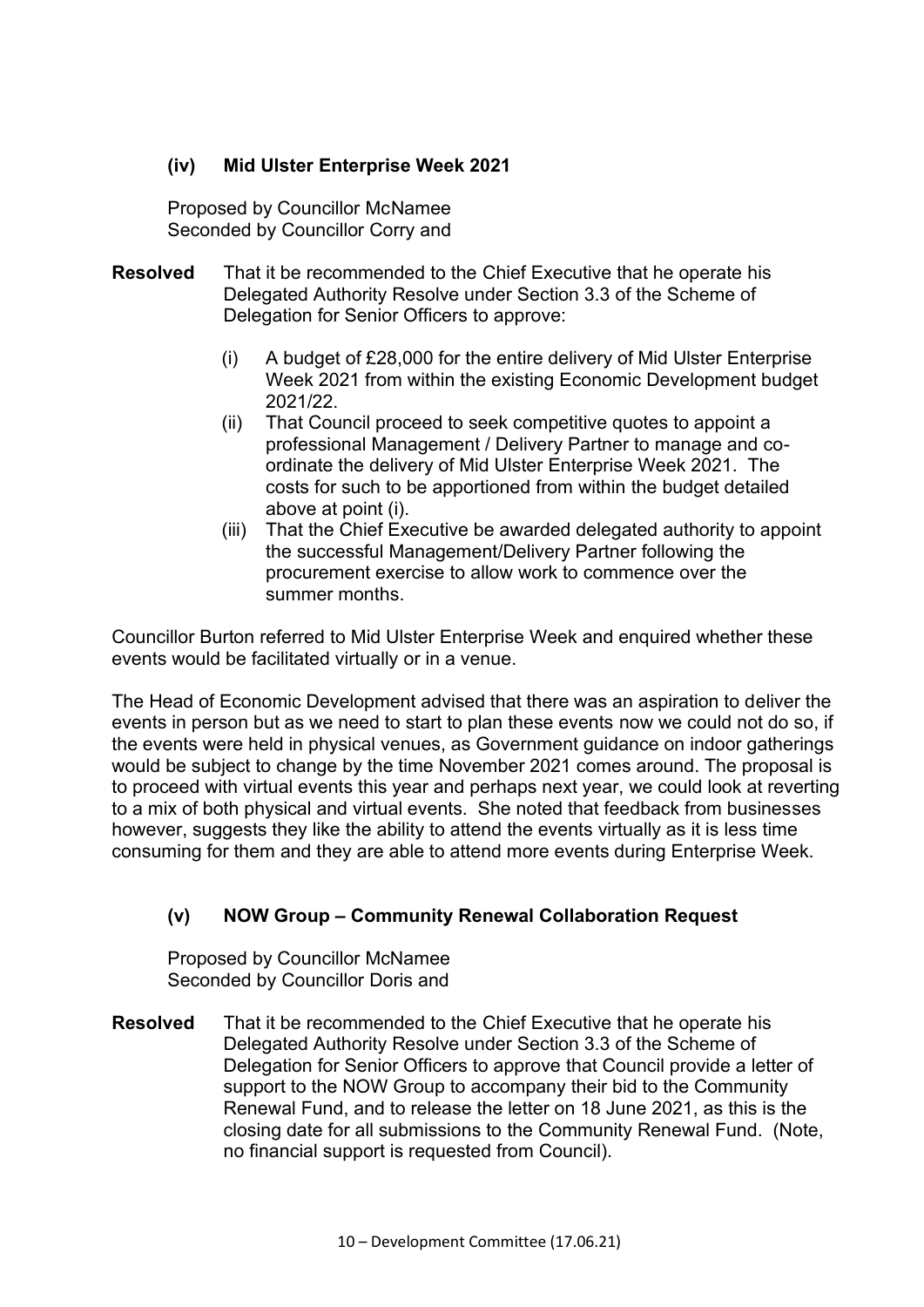## **Matters for Information**

#### **D111/21 Minutes of Development Committee held on 13 May 2021**

Members noted Minutes of Development Committee held on 13 May 2021.

Councillor McNamee enquired if there was any update on the Parks Strategy, where it was currently at and when it was anticipated to see the first start on the Parks. The Director of Leisure and Outdoor Recreation advised that there were two bits to this. There was four bigger play parks which were going to be implemented and then there were a whole range of improvement works at smaller parks, with a framework having been identified where the Council could purchase the play equipment amongst other things and get the work completed. She advised that the specification has been prepared which was now with Procurement and was due to be issued within the next two weeks with anticipation of being onsite in August with work taking a few months and completion by early to mid-Autumn.

Councillor Kerr referred to D081/21 Chair's Business and asked that Killeeshil and Galbally First Responders be invited to a future meeting to make a presentation. He said that this was especially fitting due to the recent event of Christian Eriksen suffering a cardiac arrest during the Euros. He advised that it would be useful to get this group in as they carry out similar methods to resuscitation of what was carried out on the Denmark footballer to save his life.

 Proposed by Councillor Kerr Seconded by Councillor Monteith and

**Resolved** That it be recommended to the Chief Executive that he operate his Delegated Authority Resolve under Section 3.3 of the Scheme of Delegation for Senior Officers that Killeeshil and Galbally First Responders be invited to make a presentation to a future committee meeting.

Councillor Kerr referred to D084/21 – Community Development – Peace funding. He mentioned youth mental health and wellbeing and asked that Council formally invite Mid Ulster Area Youth Service to make a presentation to a future committee meeting. Recently he had attended an event with the organisation at the Culloden Hotel where it was indicated that they would be keen to engage with Mid Ulster District Councillors to develop a relationship.

 Proposed by Councillor Kerr Seconded by Councillor Monteith and

**Resolved** That it be recommended to the Chief Executive that he operate his Delegated Authority Resolve under Section 3.3 of the Scheme of Delegation for Senior Officers that Mid Ulster Area Youth Service be invited to make a presentation to a future committee meeting.

Councillor Monteith referred to matter raised earlier by Councillor Kerr regarding defibs and stated that although the information was out there, it was very haphazard and asked if the Council could be a convening body for centralising the information for the exact locations for all defibs. He said that there were lists out in the public domain which were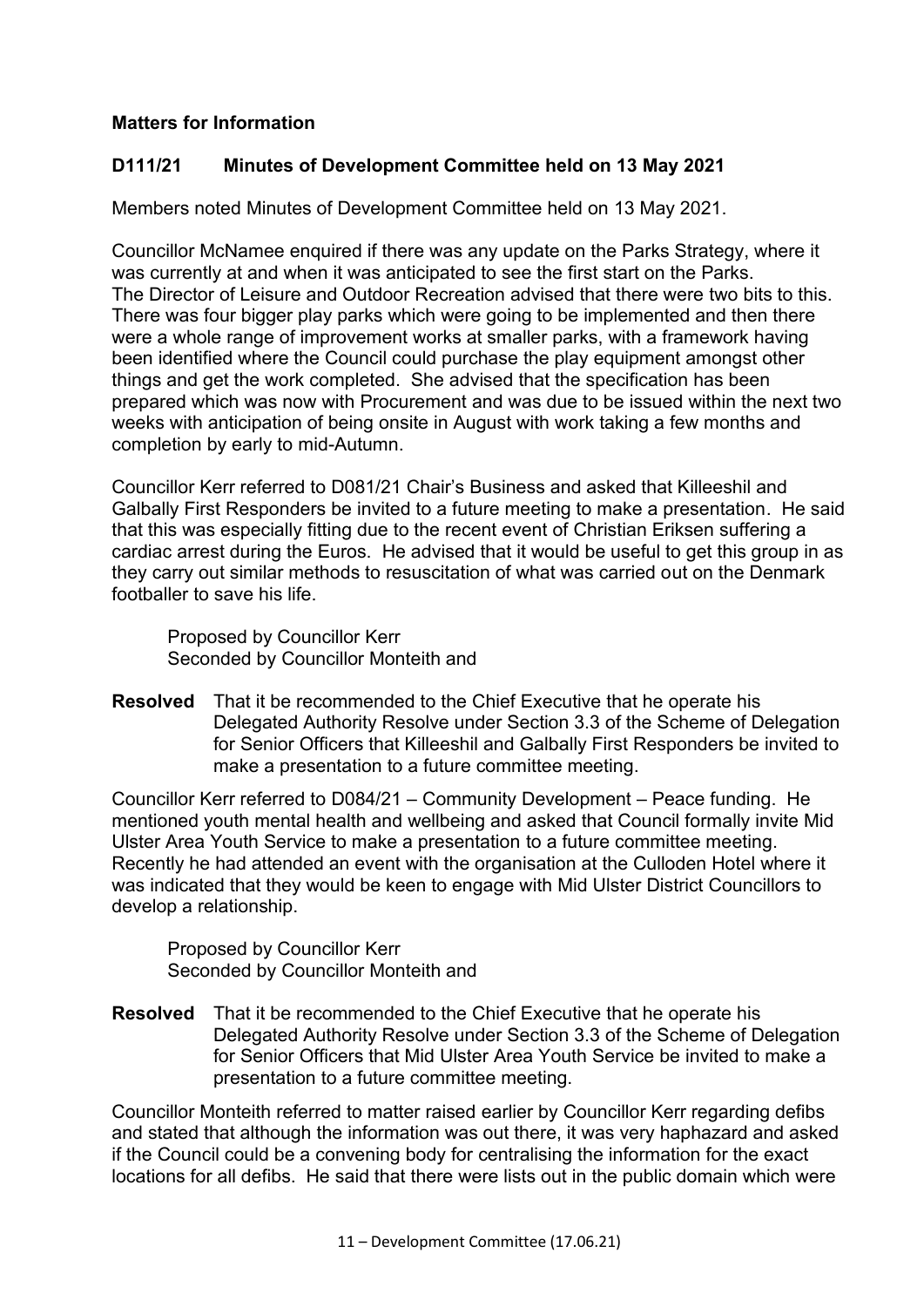incomplete for different areas but it would be useful for the local community if the Council held the list and every so often done some publicity on it as he was aware of people trying to get up to date lists for different areas which were not easily found. He suggested that this be a role the Council take on through Leisure Services as it would be good to set a target to advise the community that people were so many miles from the nearest defibrillator.

Councillor Monteith referred to D089/21 and discussions which had taken place last week at the DEA meeting. He advised that the meeting was in relation to town parks in Dungannon and as a result of that a walkabout took place with some Dungannon Councillors and Officers and their intention of completing a walk around different pathways in the next few months. He said that one of the issues which came up was Drumcoo Playing Fields and although we have Dungannon Park which was an excellent facility with a clear plan and a clear sight to the role it plays and coming towards a similar issue for Railway Park where we are coming towards a clear vision where we see it in the near future, Ballysaggart Lough a little bit further down the line and how it was to be fitted in the urban area with Drumcoo being the next bit in the jigsaw. He said that it was now the time to look at Drumcoo's potential as there was a fantastic opportunity to transform the site to enhance the existing facilities and transform it into another excellent urban park as there was a large wave of land and public ownership both with ourselves and the Trust which was crying out to be developed for urban walks and connections.

He proposed that a vision on the future of Drumcoo be brought to the next committee meeting on Officers feelings at this stage and where we were currently regarding land ownership etc.

 Proposed by Councillor Monteith Seconded by Councillor Molloy and

**Resolved** That it be recommended to the Chief Executive that he operate his Delegated Authority Resolve under Section 3.3 of the Scheme of Delegation for Senior Officers that options be brought to a future committee meeting if possible on the vision for Drumcoo and where the Council were currently at with land ownership.

Councillor Cuddy agreed that it was a good walkabout and a lovely day and was pleased to see that there was no litter lying about anywhere with the place looking extremely well the whole way around. As an independent member of the Enterprise Centre, work has been ongoing with the Council for some time on land and hoped that things would progress but stated that there were a few other ideas also in the pipeline but it was important that things are brought to the table to keep things up to speed. He stated that he wasn't against the initiative as there was huge potential in and around the area and no problem playing his part going forward.

Councillor Quinn referred to points raised by Councillors Kerr and Monteith regarding the defibrillators and stated that he had collated a list on the day after Christian Eriksen collapsed on defibrillators in the Coalisland/Clonoe area which was quite extensive, resulting in 23 altogether. He agreed that it was important to know where each defibrillator was but more important to know that it was connected to the circuit and was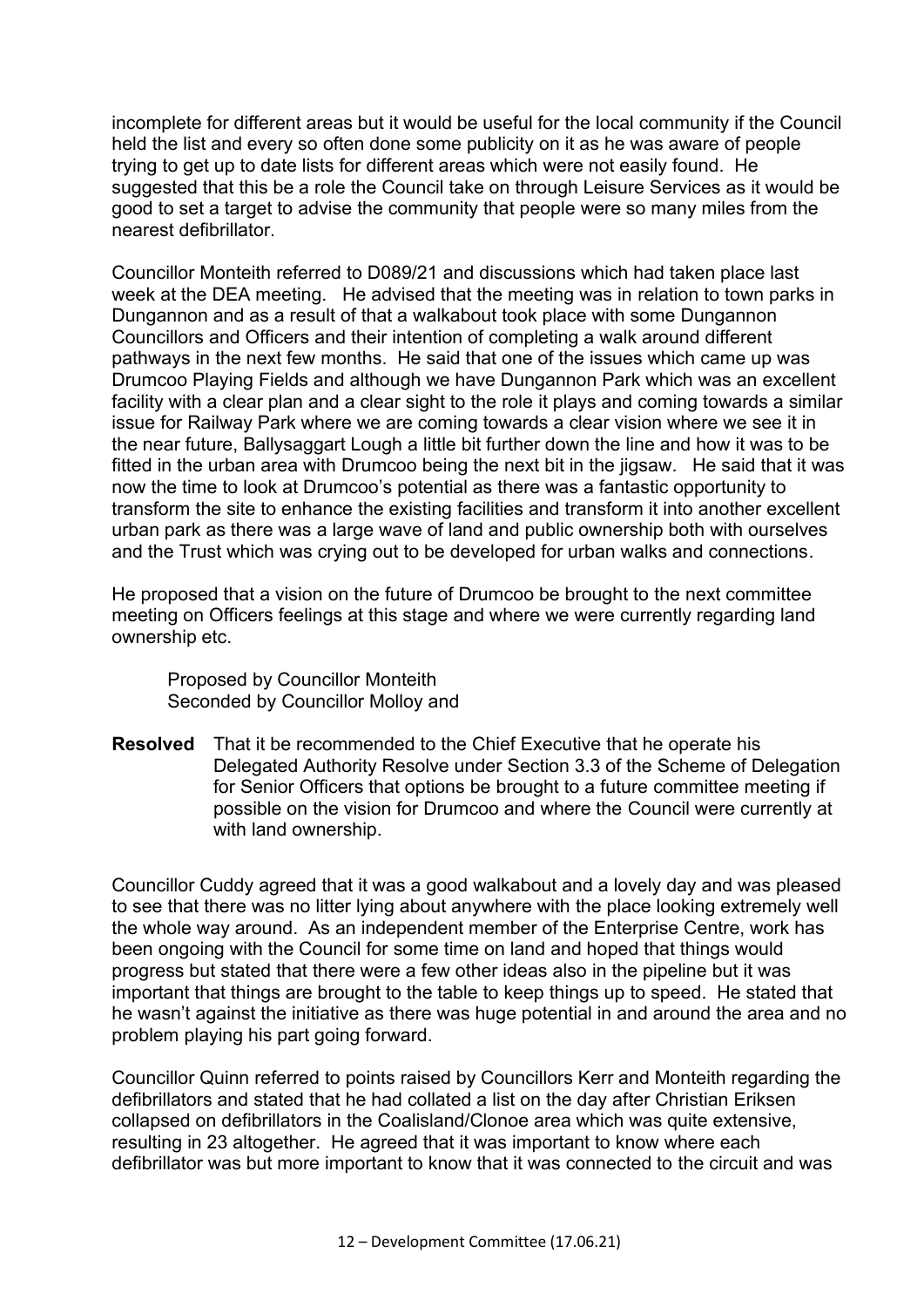confident that the majority were but there were some that weren't. He said that in the event of someone trying to memorise a list of defibrillators, all they have to do was call 999 with the emergency services being able to direct them to the next one. He felt that having all the defibrillators connected to the circuit would be very beneficial whether this be accommodated by the Council or a call going out to local groups.

Councillor Quinn advised that Councillors Hughes, McFlynn and himself had met with representatives from Mid Ulster Pride last night and stated that the group had a large event planned for September, Covid permitting. He said that the group would like to make a presentation to a future committee meeting and was alright for this Council to bring in LGBT groups outside Mid Ulster, but there was also a need to hear local people's views and what they were going through and face in the rural community and Mid Ulster.

 Proposed by Councillor Quinn Seconded by Councillor Corry and

**Resolved** That it be recommended to the Chief Executive that he operate his Delegated Authority Resolve under Section 3.3 of the Scheme of Delegation for Senior Officers that Mid Ulster Pride be invited to make a presentation to a future committee meeting.

The Chair said that it was his understanding that the Ambulance Service hold the network for all the defibs and some issues may be around community groups and personnel and contact changes which need to be renewed all the time and if Council could play any role in this he would be supportive of it.

Councillor Burton referred to D080/21 Chair's Business where she raised the issue of bridge at Caledon from ABC side and asked if there was any update as it was going on for a long time as the bridge was completely rusted and dilapidated. She said that it was one of our gateways coming into Mid Ulster and people in that area were absolutely ashamed, but was also aware that it would take some money to upgrade it. She said that it has been established that this Council does own it and up to us to try and maintain it. `

The Director of Leisure and Outdoor Recreation advised that a conditioning report had been carried out recently which efficiently outlined what needed to be done and stated that the Head of Parks was working with the Council's Property teams to try and get this work done.

The Head of Parks advised that the most recent conditioning report was currently with Property Services in relation to seeking some accurate costings on work which was required and this was the exercise which was currently being undertaken at the moment.

Councillor Burton asked that costings be brought to the next committee as this was going on for quite a while and there was a need to see where we currently stand with it

The Chief Executive advised that costings would be brought to the Environment Committee for this type of work.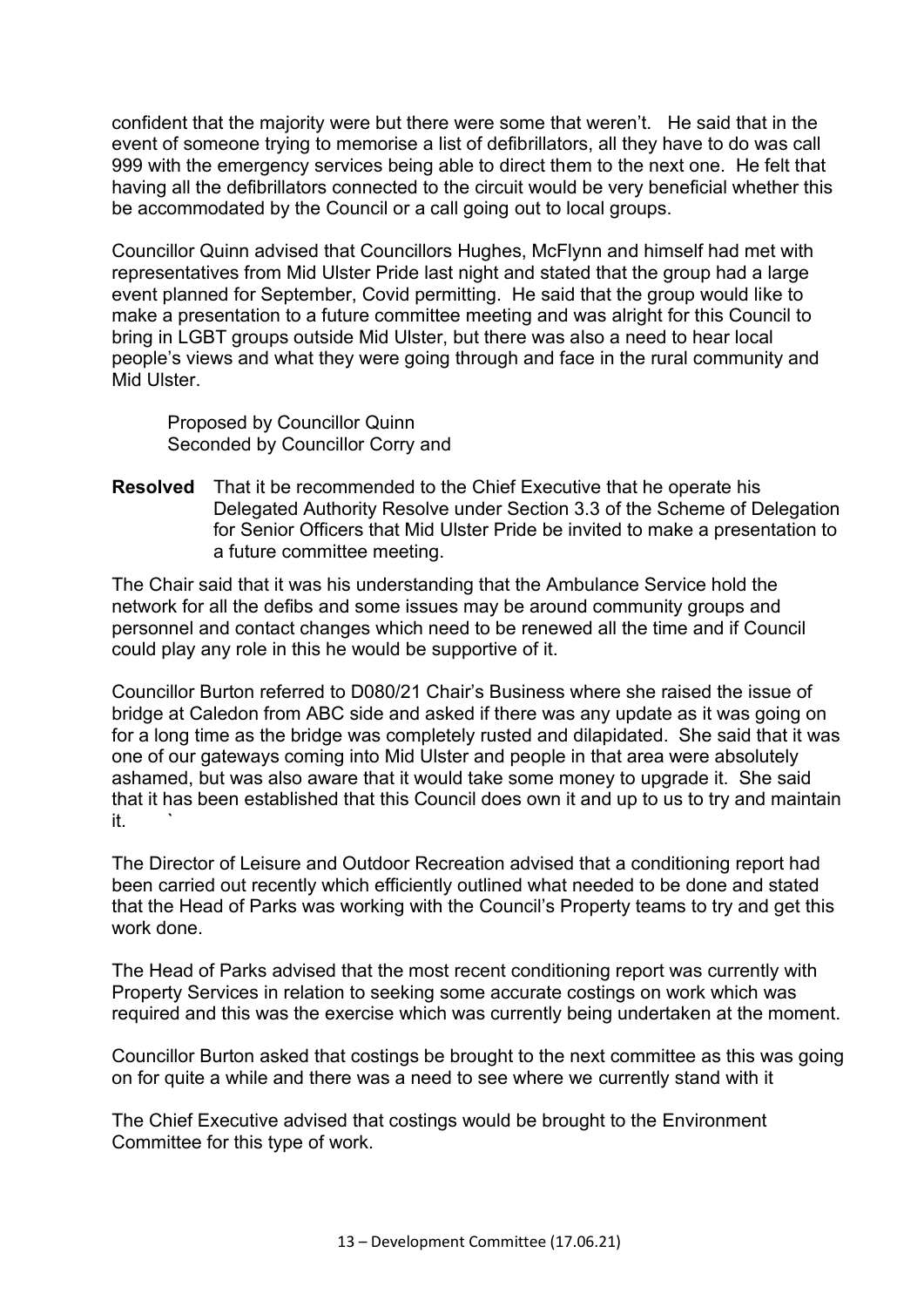**Resolved** That it be recommended to the Chief Executive that he operate his Delegated Authority Resolve under Section 3.3 of the Scheme of Delegation for Senior Officers that costings on upgrade at Caledon Bridge be brought to the relevant committee meeting.

Councillor McNamee referred to the defibs where it had been mentioned at several Environment committees, where it was advised that a map situation was being looked at to make sure there was no duplication in different areas and also filling the voids i.e. where different areas were pinpointed where there were no defibs like Lough Fea and other places as there was no Council power source. He stated that a full map would be brought on where they were at in Mid Ulster in the next few months.

Councillor Corry said that she was happy to second Councillor Quinn's proposal regarding Mid Ulster Pride and stated at the Council meeting on the back of Sinn Féin's motion which was carried, the group would be joining the Rainbow Project to do training as well. She welcomed the forthcoming presentation especially on the forthcoming Mid Ulster Pride Parade in September.

Councillor Burton referred to lifebuoy rings on stands and said that they were an important piece of life saving equipment at our loughs. She stated that in recent weeks there had been some anti-social behavior going on in quite a few places, in Aughnacloy Eco Park someone had removed the lifebuoy from its stand and tied it up onto a branch of a tree and using it like a swing. She said that any life saving device should be monitored on a regular basis and stated that another ring had been thrown into the Brantry Lough also. She said that there were some people fooling about and jump into the loughs and may get into trouble and it was vitally important to try and keep people safe.

The Head of Parks agreed that this was a very important issue and vital. He advised that all Council owned sites were inspected on a weekly basis which included an audit on all the lifesaving equipment. He concurred with member regarding them being tampered with on a regular basis this time of year and stated that the equipment was replaced immediately if possible or within days if they needed to be replenished and stock kept for that sole purpose. He advised that some of the locations were not within our remit or inspection role but we do have a service in place.

Councillor Clarke enquired if defibs placed in Council premises were checked for life of batteries.

The Chief Executive advised that battery life on defibs were checked as a regular occurrence.

## **D112/21 Update – Cahore Playing Fields, Draperstown**

Members noted updated on progress of potential works to Cahore Playing Fields and the leasing request from a local club.

Councillor Cuddy referred to the procedure regarding leasing and said that it would make more sense for Draperstown Celtic Football Club (DCFC) to lease it from the landowner directly instead of leasing from the Council who was leasing it from the landowner.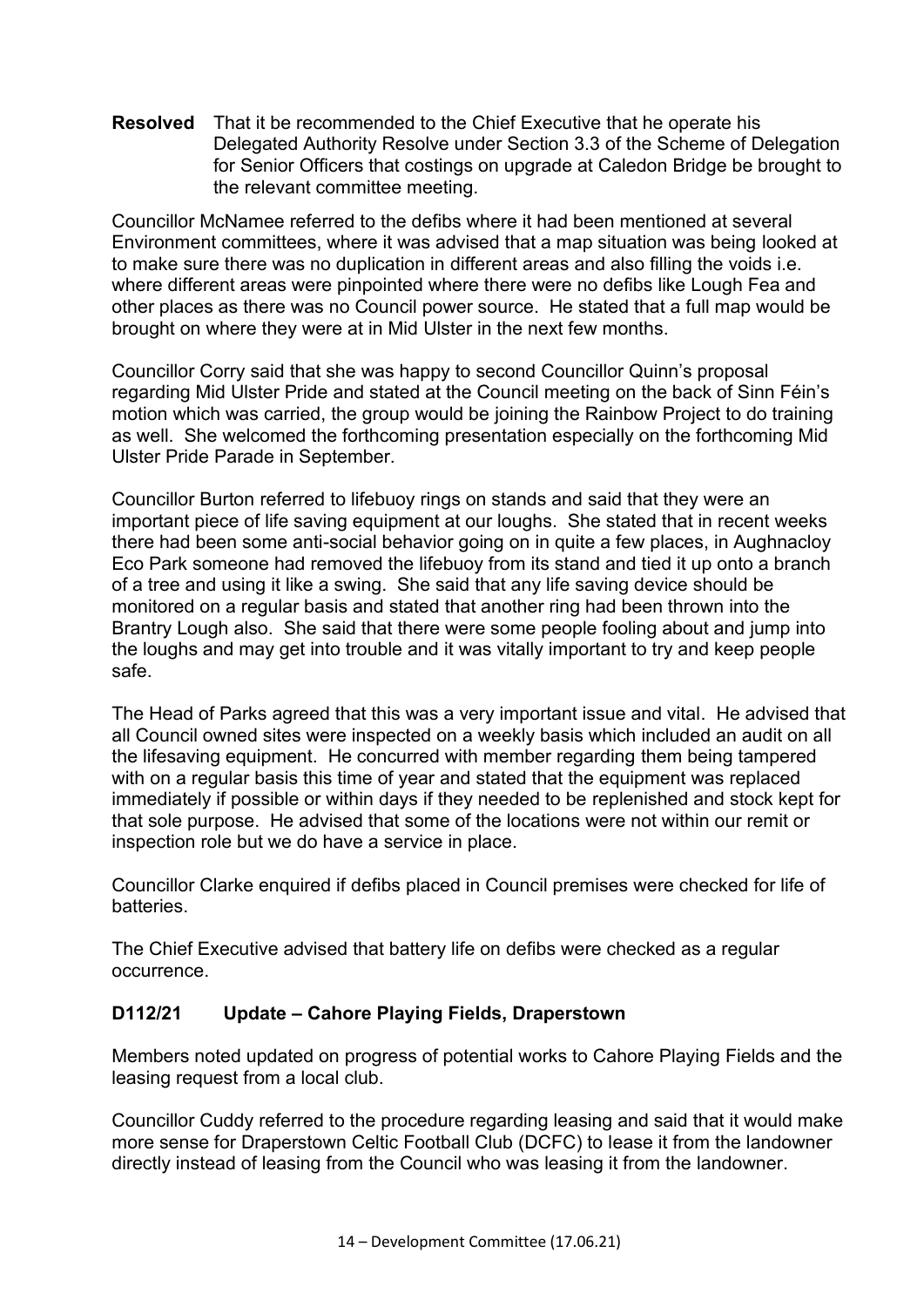The Head of Leisure referred to the previous paper brought to committee in February in relation to where there were two soccer pitches, GAA pitch, a changing pavilion and a carpark on site at that complex which may not be appropriate. He said if the soccer club wished to engage in a leasing conversation, then there was still a need to make available the facilities for community use.

Councillor Cuddy said that he was all for investment in any area but felt that this seemed complicated and a more simplified method would be better for everyone.

# **D113/21 Community Development Service Improvement Plan 2021-22**

Members noted Community Development Service Plan 2021-22.

## **D114/21 Tourism Service Improvement Plan 2021-22**

Members noted Tourism Service Improvement Plan 2021-22.

## **D115/21 Economic Development Service Improvement Plan 2021-22**

Members noted Economic Development Service Improvement Plan 2021-22.

## **D116/21 Culture and Arts Service Improvement Plan 2021-22**

Members noted Culture and Arts Service Improvement Plan 2021-22.

## **D117/21 Economic Development – OBFI**

Members noted update on key activities as detailed below:

- Coalisland Town Centre Forum Minutes 22.03.21
- Economic Development Achievements 2020/2021
- Mid Ulster Broadband Working Group
- Tughans Manufacturing NI Survey Report (May 2021)

Councillor Doris referred to Coalisland Town Centre Forum and commended all the Officers involved in Public Realm Scheme with a great response being received from businesses and the community and were delighted to have Sinn Féin Minister, Deirdre Hargey visiting on Tuesday. Unfortunately there was a less favourable meeting with Roads Service on Monday where a meeting was held with Coalisland Town Centre Forum in relation to Phase 2 of the Public Realm Scheme and felt that this may be an opportunity for funding coming through. Inequality issues have been looked at in relation to Sandy Row and Newtownkelly which had been caused by the government and now this needs resolved. She asked if the relevant Council Officers could explore funding as this could resolve some of the infrastructure issues within Sandy Row and Newtownkelly.

 Proposed by Councillor Doris Seconded by Councillor Kerr and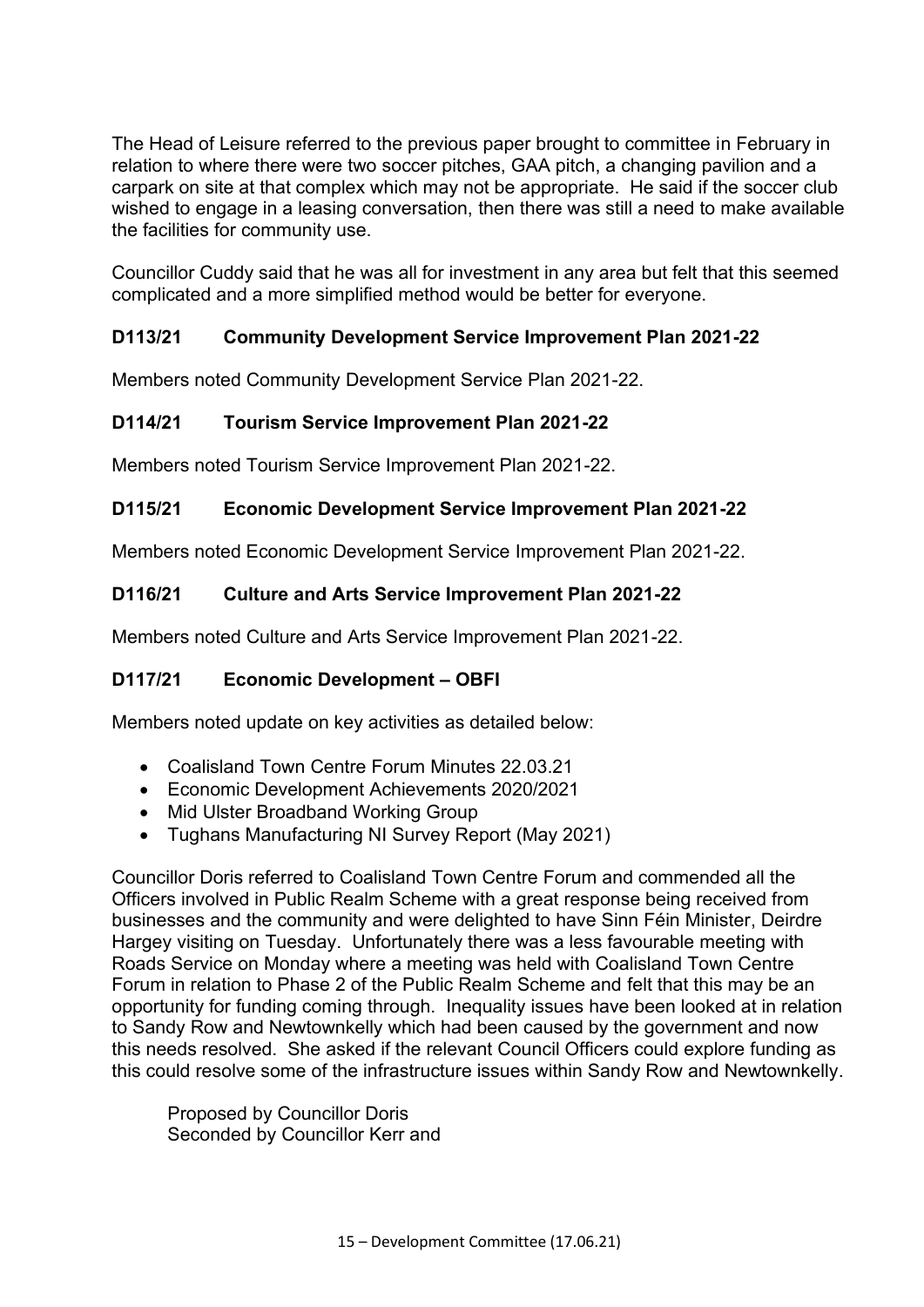**Resolved** That it be recommended to the Chief Executive that he operate his Delegated Authority Resolve under Section 3.3 of the Scheme of Delegation for Senior Officers that the relevant Council Officers explore the option of seeking funding from the Department for Communities for upgrading of infrastructure at Sandy Row and Newtownkelly, with a proposal and update being brought back through the relevant committee and Coalisland Town Centre Forum.

Councillor Kerr said that he would be happy to second Councillor Doris' proposal as she made some good points regarding Newtownkelly, Knockmoy and Sandy Row where people had been left abandoned and let down, with some of the roads like something you would see in the 1950's and 1960's with the state of the infrastructure. He stated that if there was any additional funding being made available for infrastructure then it definitely should be pursued.

Councillor Corry referred to item 5.3 – Mid Ulster Broadband Working Group and advised that the answers were there for the written questions by Councillors but no answers to oral questions with the meeting which was held with the Department. She wished to thank ICBAN and Council members who were involved in today's ruling regarding BT Openreach investing £14m into rural areas. She referred to Fibrus and Project Stratum where the Council were trying to encourage people to register their interest in that project, but sometimes members felt that they were letting people down if they cannot be reached and wondered how members can elevate any fears the public may have. She asked if there was any indication of when answers would be coming back on oral questions asked.

Councillor Quinn concurred with Councillor Corry regarding Project Stratum where the Council were supposed to be encouraging people to sign up to the service and felt guilty asking people to sign up from some of the reviews he had received back from some who already signed up. He said that he also received worrying reports that Project Stratum were bringing fibre up to a door and finishing it off with a copper wire from the road to a person's house which completely negated the whole point and exercise. He said that he was very open with the Council on the major concerns he had around Project Stratum and Fibrus delivering it and would look forward to the day he was proven wrong, but felt that there was an onus on the Council to continue asking the questions as it started in Torrent with the rest of Mid Ulster due to receive it over the next few years and there was a need to fix the problems which were evident now before it was rolled out for the rest of the district. He said that it was his understanding that money was granted by the Department for Communities over this last few weeks to include houses which had possibly been missed out *(he declared an interest as his house was one of them)* and felt that pressure should be kept on the providers from every possible angle including this Council.

Councillor Kerr said that he reflected on previous comments and dealing with Fibrus was like dealing with a two year old child as their approach was very amateurish. He stated when a member contacts the provider they put you through to the same customer care team as the public, but when you deal with BT, Water Service or Electricity Board they have a dedicated line for elected representatives and felt it may be worthwhile asking Fibrus to have a dedicated line for members as they were constantly letting people down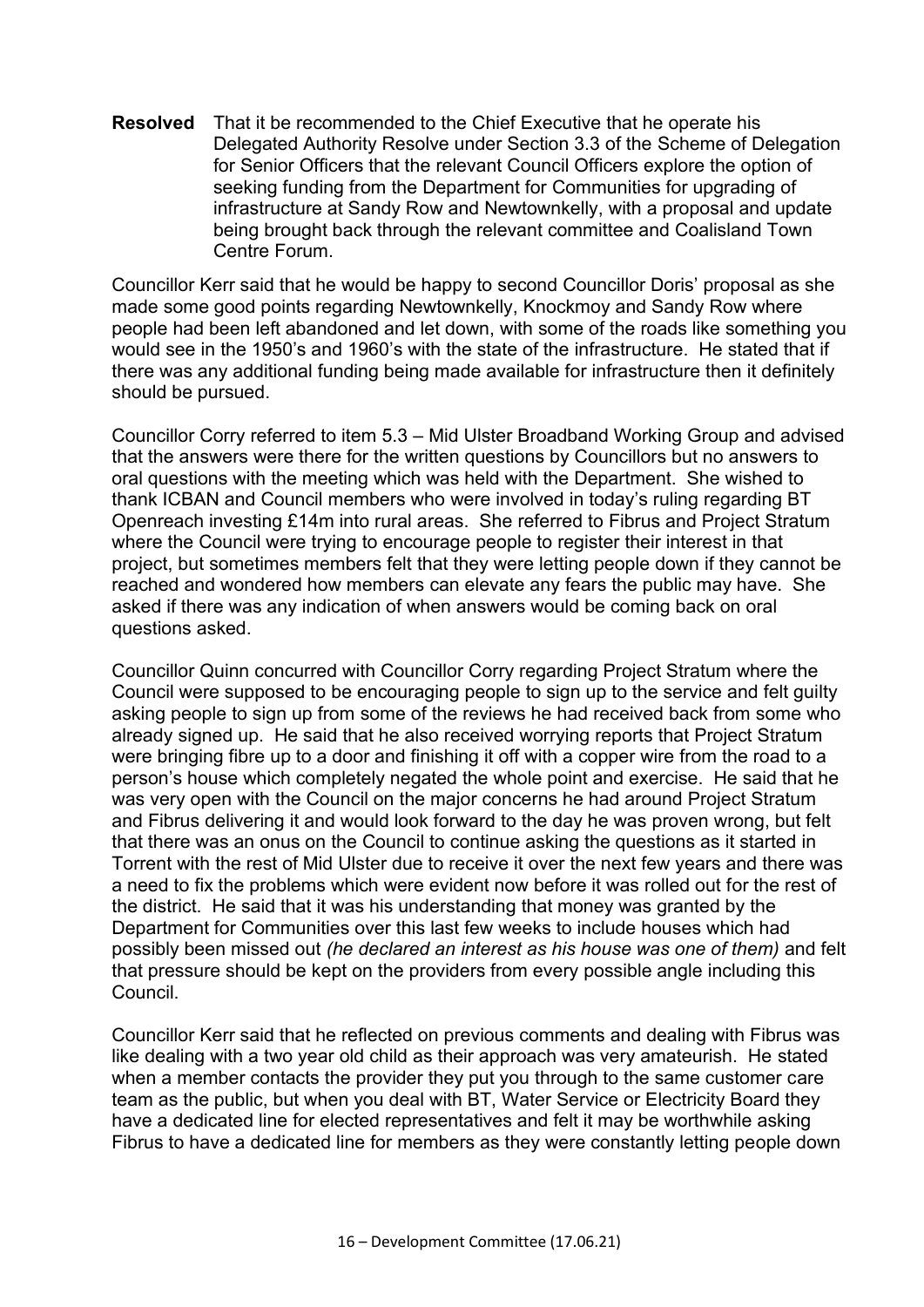on their mispromises. He would like all comments and concerns referred back to the appropriate official or working group.

Councillor Doris advised that there was no secret that there was plenty of issues regarding Fibrus, but would like to commend the Council Officers which have been working on this project as they had kept on top of this at the get-go and good work carried out in terms of the surveys and relaying information back to Fibrus. She said that it wasn't on any want on behalf the Council as it has worked very well with Fibrus, but was less than content with the service rolled out by Fibrus so far. She stated that there was one thing she would like and that was that the Council liaise with Fibrus on the issue of Coalisland Men's Shed. She said that Francie Molloy MP, Minister Hargey, Linda Dillon MLA and herself had visited the Men's Shed on Tuesday and which was a credit to the men for the way it had turned out, but they had indicated that Fibrus had approached them and said that they would be interested in helping them to get wifi to their location and asked if the Council could follow this up to see when it was anticipated to install the wifi.

**Resolved** That it be recommended to the Chief Executive that he operate his Delegated Authority under section 3.3 of the Scheme for Delegation for Senior Officers that the various issues raised by Members relating to the rollout of Project Stratum in Mid Ulster be recorded and forwarded to the DfE and Fibrus for investigation with a request they respond to Council on each of the issues raised.

Councillor Ashton said she was Chair of Broadband Working Group for Mid Ulster and advised that a very constructive meeting had taken place with the DfE and Fibrus along with MP's and MLA's for Mid Ulster and Fermanagh & South Tyrone and said that it was important for members which have issues to feed it back to our officers due to the fact of that members left the meeting on a positive note and a very much open line of communication. She felt that it was important that members keep the line of communication going due to the fact of it halting very quickly otherwise.

The Chair agreed and advised members that the Broadband Working Group was there to channel any issues through the group.

The Head of Economic Development advised that officers had supplied the information for members' attention this evening on the most up to date response which had been received from DfE. She also advised that the issues Members raised tonight will also be forwarded to DfE and Fibrus for their investigation and feedback to Council. In conclusion, she added that after feedback is received from DfE & Fibrus, it may be an opportune time to convene a further meeting of Council's Broadband Working Group.

Councillor Milne also referred to broadband and stated that the one of the bigger problems people were having in his area were poles which were placed in the ground. He said that there had been no consultation with the local residents on the placing of these poles as they were erected over peoples heads, driveways and placed where they impair people's vision emerging onto the main road and felt if this was the case for Planning Department for visibility splays for a new dwelling, it would be refused by Roads Service. He felt there was a need to have a discussion around overhead poles and underground ducting, and although he was aware of it being agreed to erect overhead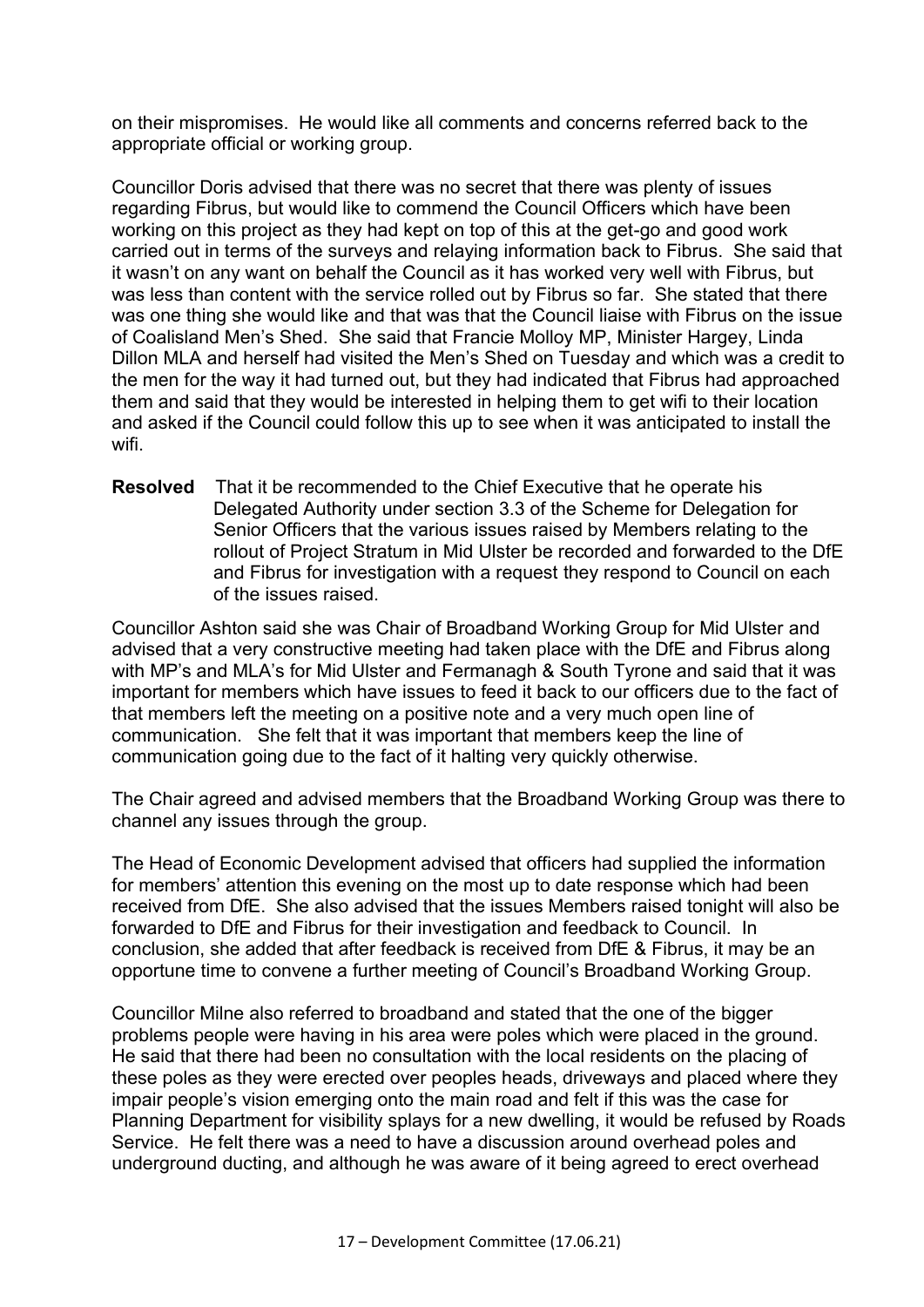poles, but to install 400,000 poles in the North of Ireland to do this operation was a lot of material. He said that there was a need to take into consideration people's quality of life and this was why underground ducting was there for a good reason and areas where trees with birds nesting and felt that all these things had to be taken into consideration.

The Chief Executive advised that all the points raised would be collated as stated by the Chair of the Broadband Working Group, where these will be captured and relayed back to Council's Economic Strategies Manager and the Broadband Working Group. He asked that any concerns be forwarded on to officers where it would be fed back and suitably addressed.

#### **D118/21 The Queen's Green Canopy – Platinum Jubilee 2022**

Members noted update in relation to the Queen's Green Canopy Project – Platinum Jubilee 2022.

Councillor Ashton asked that the Community Development team circulate this out to our community database on how people can actually take part in the Platinum Jubilee.

 Proposed by Councillor Ashton Seconded by Councillor Cuddy and

**Resolved** That it be recommended to the Chief Executive that he operate his Delegated Authority Resolve under Section 3.3 of the Scheme of Delegation for Senior Officers that Community Development team circulate the information out to the community database of how people can take part in the Platinum Jubilee 2022.

*Live broadcast ended at 8.12 pm.* 

#### **Local Government (NI) Act 2014 – Confidential Business**

Proposed by Councillor Cuddy Seconded by Councillor Black and

**Resolved** In accordance with Section 42, Part 1 Schedule 6 of the Local Government Act (NI) 2014 that Members of the public be asked to withdraw from the meeting whilst members consider items D119/21 to D125/21.

#### **Matters for Decision**

- D119/21 Tender for Supply, Installation and Servicing of a range of fitness equipment at Greenvale Leisure Centre
- D120/21 Mobile Catering Concessions
- D121/21 Update on Catering Provision at Seamus Heaney **HomePlace**
- D122/21 Tourism Destination Branding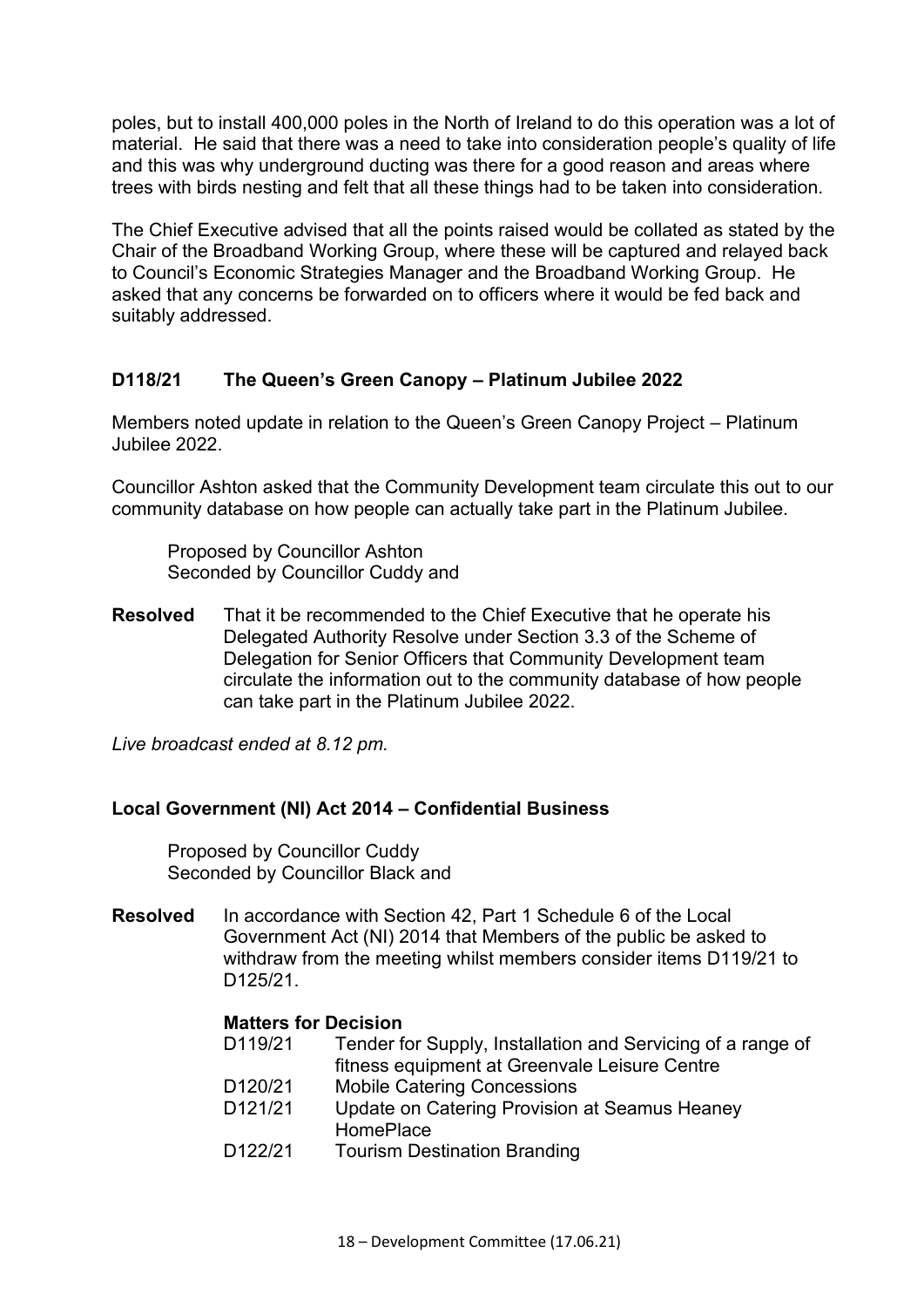#### **Matters for Information**

| D123/21 | Confidential Minutes of Development Committee held on |
|---------|-------------------------------------------------------|
| D124/21 | 13 May 2021<br>Economic Development – CBFI            |
| D125/21 | Miscellaneous Matters                                 |

# **D126/21 Duration of Meeting**

The meeting commenced at 7 pm and concluded at 9.20 pm.

Chair \_\_\_\_\_\_\_\_\_\_\_\_\_\_\_\_\_\_\_\_\_\_\_\_\_\_

Date \_\_\_\_\_\_\_\_\_\_\_\_\_\_\_\_\_\_\_\_\_\_\_\_\_\_